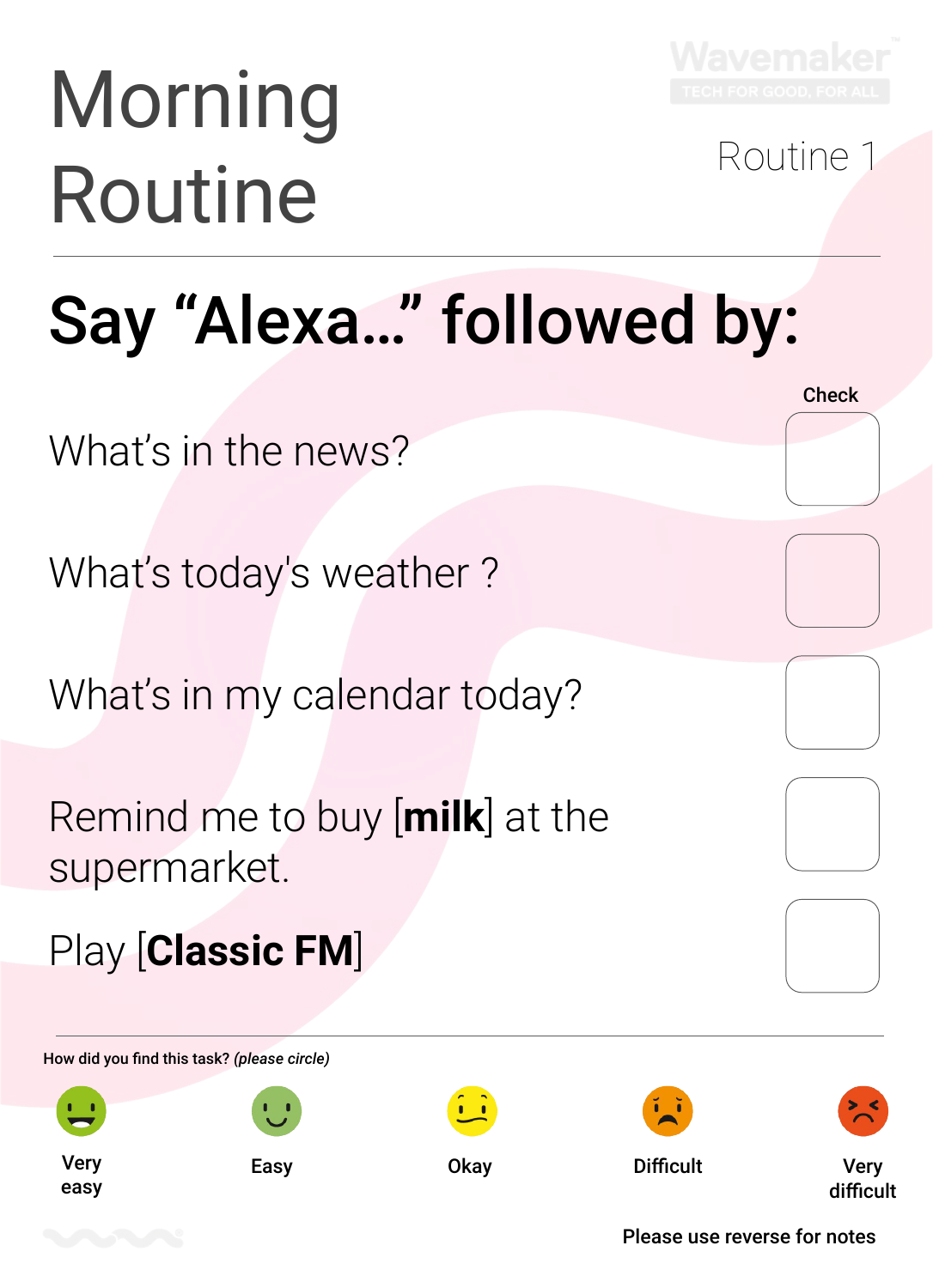# Meal Times



#### Routine 2

**Check** 

### Say "Alexa…" followed by:

How do I make [**french toast**] ?

Remind me to turn the cooker off in 20 minutes

How many calories are in an [**egg**]?

How long do I need to cook [**chicken**]?

How many grams are there in [**3**] ounces ?

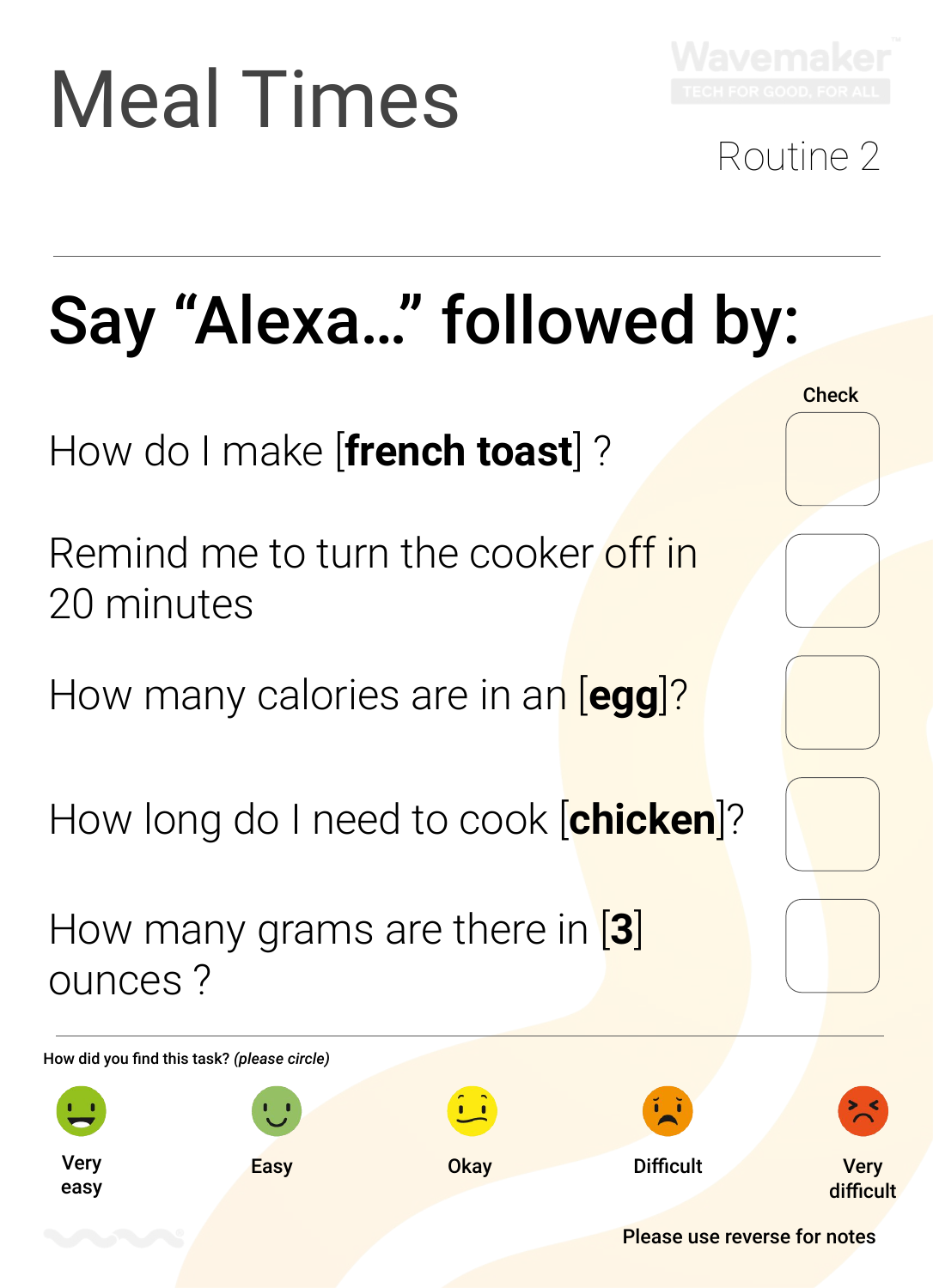

# Health and Fitness Routine 3

#### Say "Alexa…" followed by:

Open '*Chair Workout*'

How do I eat healthily?

How do I treat a [**headache**]?

Remind me to take my tablets at [**9:00am**] everyday.

Open *'Mindful Breathing'*

How did you find this task? *(please circle)*



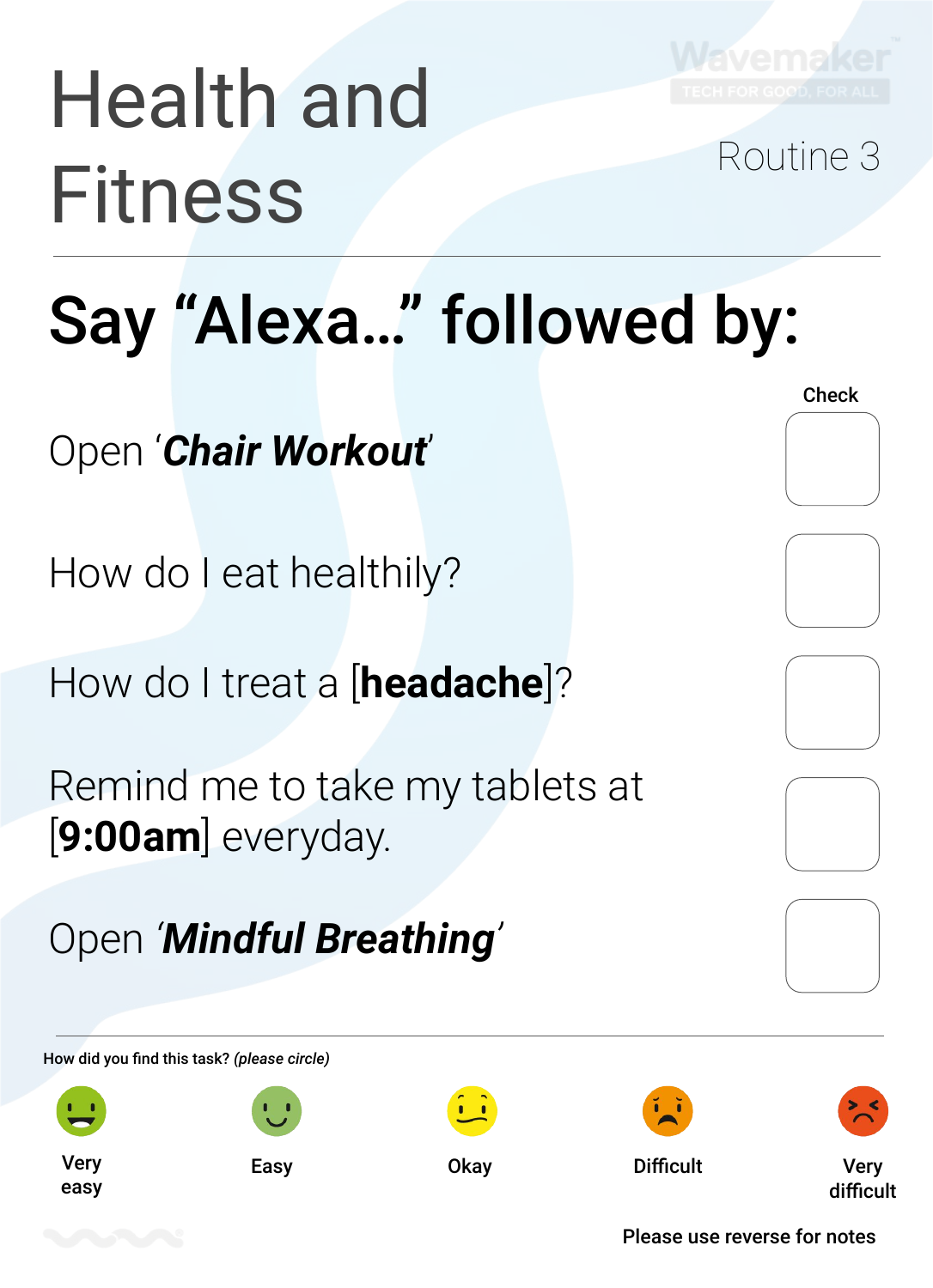## Relaxation time



Routine 4

**Check** 

### Say "Alexa…" followed by:

Open **'***Virtual Vacation'*

*Play 'Spa Music'*

Begin *'Park Walk'*

Open *'Stress Relief Music'*

Open *'Healing Sounds'*

How did you find this task? *(please circle)*

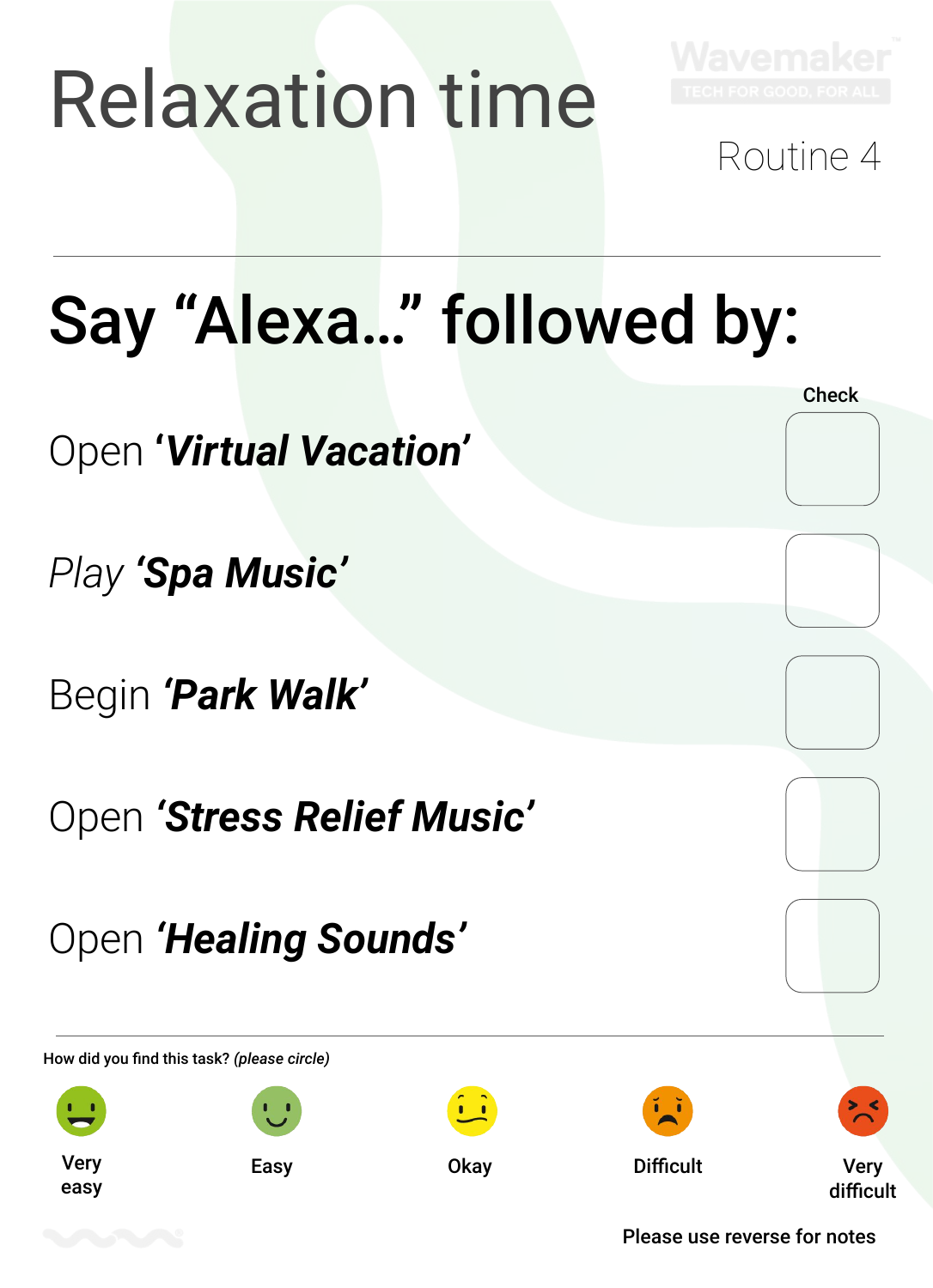## Entertainment



#### Routine 5

**Check** 

### Say "Alexa…" followed by:

What's on [**BBC1**] tonight ?

Open *'Tongue Twisters'*

I'm Bored, what can I do?

Question of the day

Play [**cat videos**] on Youtube

How did you find this task? *(please circle)*